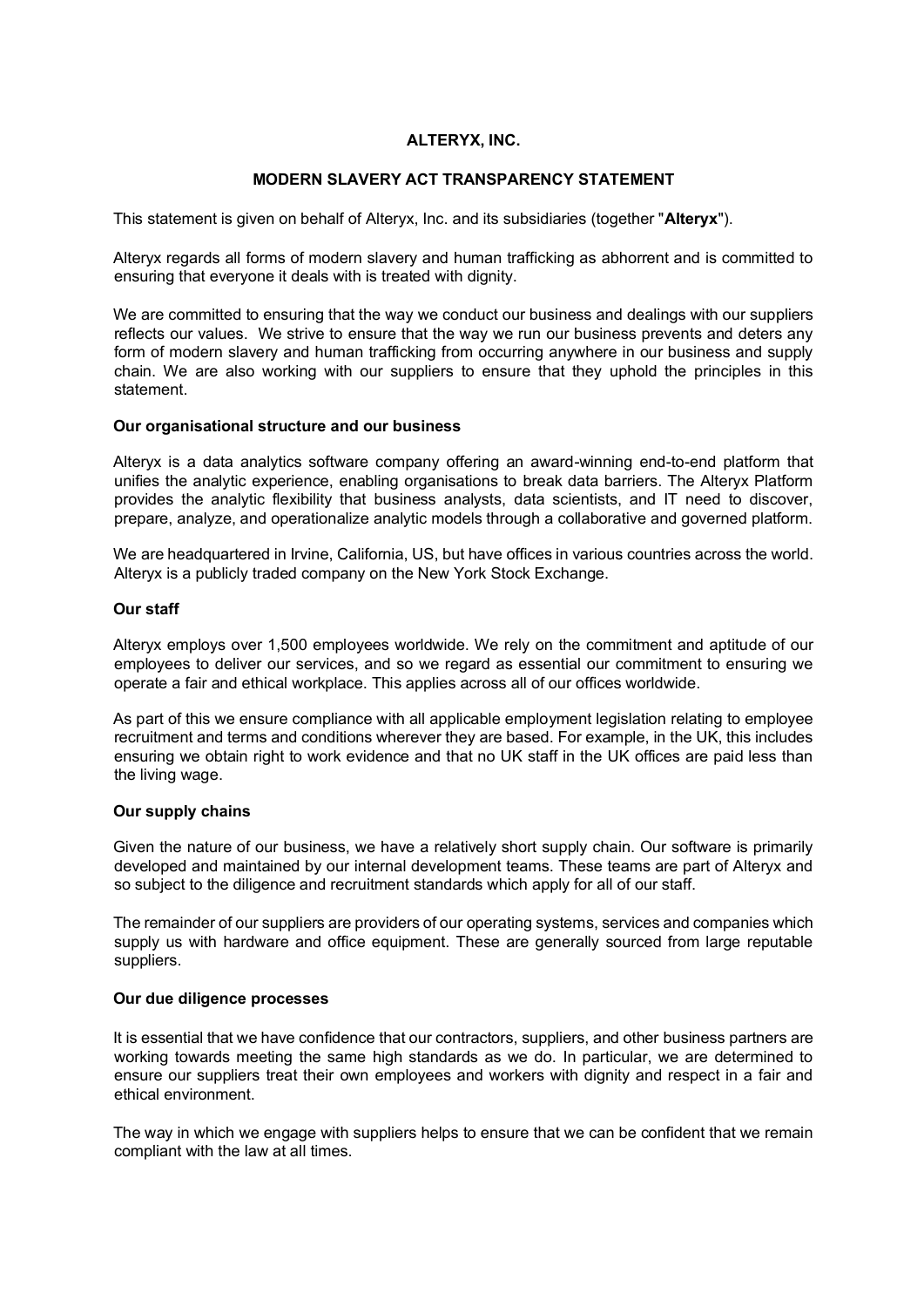#### **Assessing and managing risk**

The importance of identifying, assessing, and monitoring any potential areas of risk in relation to our business and supply chains is intrinsic to the way we operate as a business. This includes considering where we are obtaining services from, the nature of those services, the length of the relationship with the relevant supplier and the nature of what is being supplied.

We are aware that risk can arise throughout the supply chain and we work to put practices in place to assess and mitigate against that risk. In that context we carefully consider our suppliers and particularly ensure that, to the extent possible, appropriate contractual obligations are put in place to bind our suppliers to compliance with applicable legal requirements.

### **Our Policies**

As a business we have implemented a number of policies designed to ensure that the way we work, and the way those working with us conduct themselves, is reflective of the principles and standards we hold ourselves to. In that respect we have implemented the following policies:

### *Code of Business Conduct and Ethics*

Our Code of Business Conduct and Ethics sets out the way we operate, and our expectations for how those who we engage with should operate. It specifies, among other things, an obligation on our staff and contractors to comply with all applicable laws.

The Code of Business Conduct and Ethics particularly emphasises the ethical obligations which must be adhered to, as well as general principles of fairness, honesty, including not taking unfair advantage of anyone. It stresses the special role that those involved in procurement have.

By implementing and enforcing the Code of Business Conduct and Ethics, we seek to heighten standards both internally and with those we do business with. The Code also encompasses a mechanism for dealing with violations, encouraging the reporting and redressing of concerns as soon as possible.

### *Legal Compliance Policy*

We have also implemented a specific Legal Compliance Policy ensuring that all employees and directors are fully aware of their responsibility for promoting legal compliance and ethical business conduct throughout Alteryx.

The policy sets out the standards we expect to be set, including building and maintaining a

culture of compliance, and preventing, detecting and responding to compliance problems. It encourages employees to understand the options for raising compliance concerns and explains the role our Compliance Officer (who reports directly to our CEO) plays in investigating concerns. This is of course broader than Modern Slavery Act compliance but applies to help us to reduce the risk of modern slavery issues arising and provides a mechanism for dealing with concerns if they do.

These policies are supported by a separate Anti-Corruption Policy and Whistleblower and Complaint Policy. Together these policies help us to set the standard we expect, ensure that our staff are best placed to help us achieve it, and importantly feel supported to do so.

### **Training**

It is important to us that our employees are aware of the issues surrounding modern slavery and support our values. We train our employees on the importance of legal compliance (in